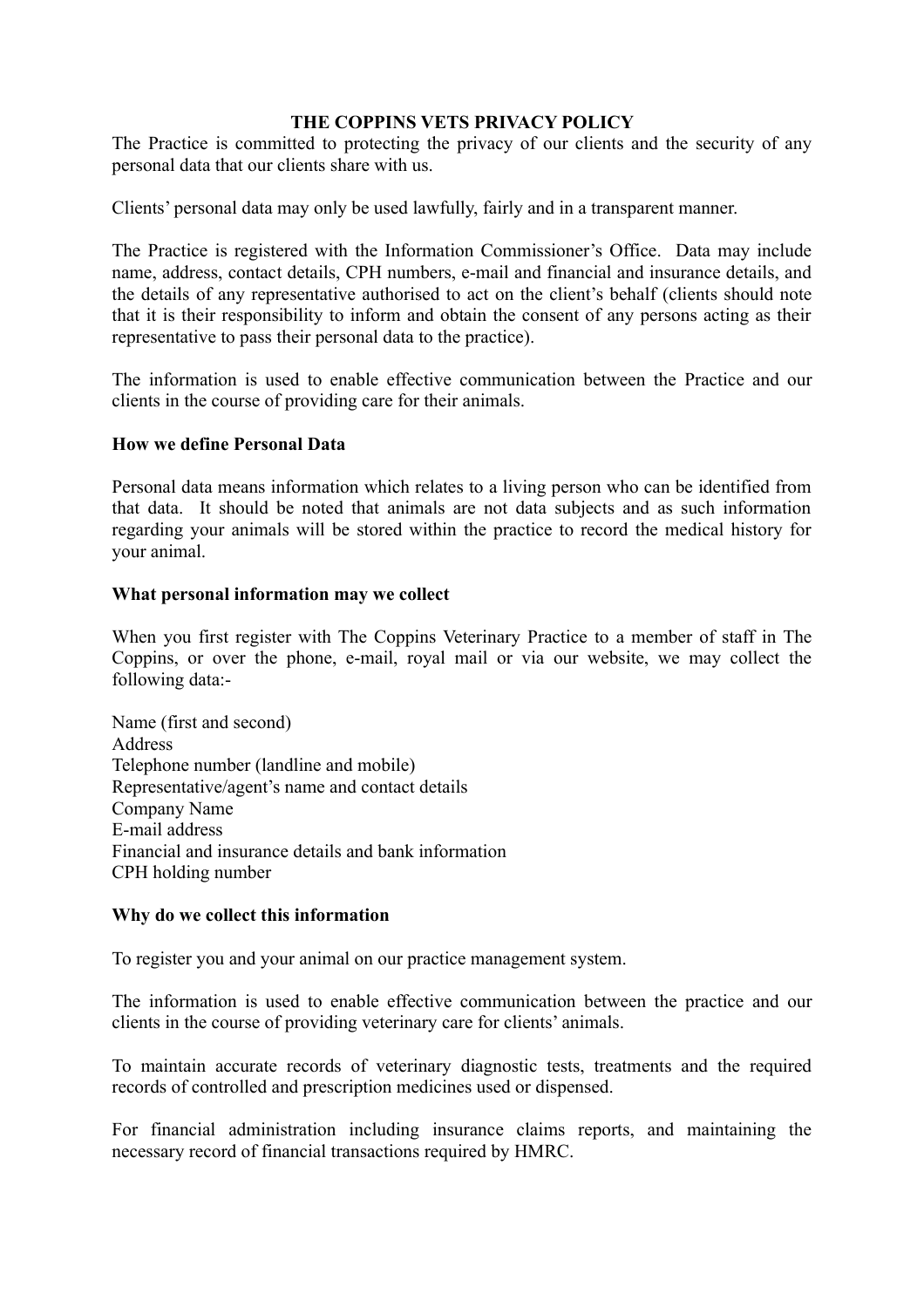For the provision of vaccine treatments, reminders and of information to clients of the goods and services available through the practice.

To provide clients with marketing for goods and services they already receive and additional services we provide.

To provide clients with marketing for administrative purposes.

Practice employees have access to the data necessary for maintaining treatment records and for financial administration.

#### **Who may we share your information with**

Clients should be aware that when samples are submitted to outside laboratories, or prescriptions to pharmacies, or records passed to referral practices it will be necessary to include personal data for identification of subject.

Third parties who we appoint to provide services include outside laboratories, referral practices, vet's mobile phones, microchip companies, feed companies for specialised farm medication, other veterinary practices treating your pet.

Your personal information may also be shared with insurance companies when you make a claim on your insurance policy.

## **How this data is stored**

Personal data is stored on the practice IT system and in the form of paper reports and documents such as consent forms, insurance forms.

The IT system is password protected and does not connect to the internet except through dedicated secure channels to specific sites. Technical support is provided by Robovet who have access to the management system for IT maintenance. Should we obtain technical support from Robovet, then employees of Robovet may be able to view your details.

Access to The Coppins computer system and documents are restricted to practice staff involved in administration and the financial transactions of the practice. All practice staff with access to personal data are aware of and regularly reminded of their responsibility to protect clients' privacy and data security. Documents are stored in lockable filing cabinets in rooms with no public access.

If you e-mail the practice then your e-mail and any personal details which you have included, will be stored within Outlook. We use Outlook for our e-mails, we also use Logiplex for any technical support which means employees of this company may view your personal details if they are included in an e-mail.

# **CCTV**

CCTV monitors cover the practice premises and car park for the security and safety of our clients and staff and patients. Images are deleted after one month unless specifically required for lawful and valid purposes. The CCTV system is supplied by Bristol Fire.